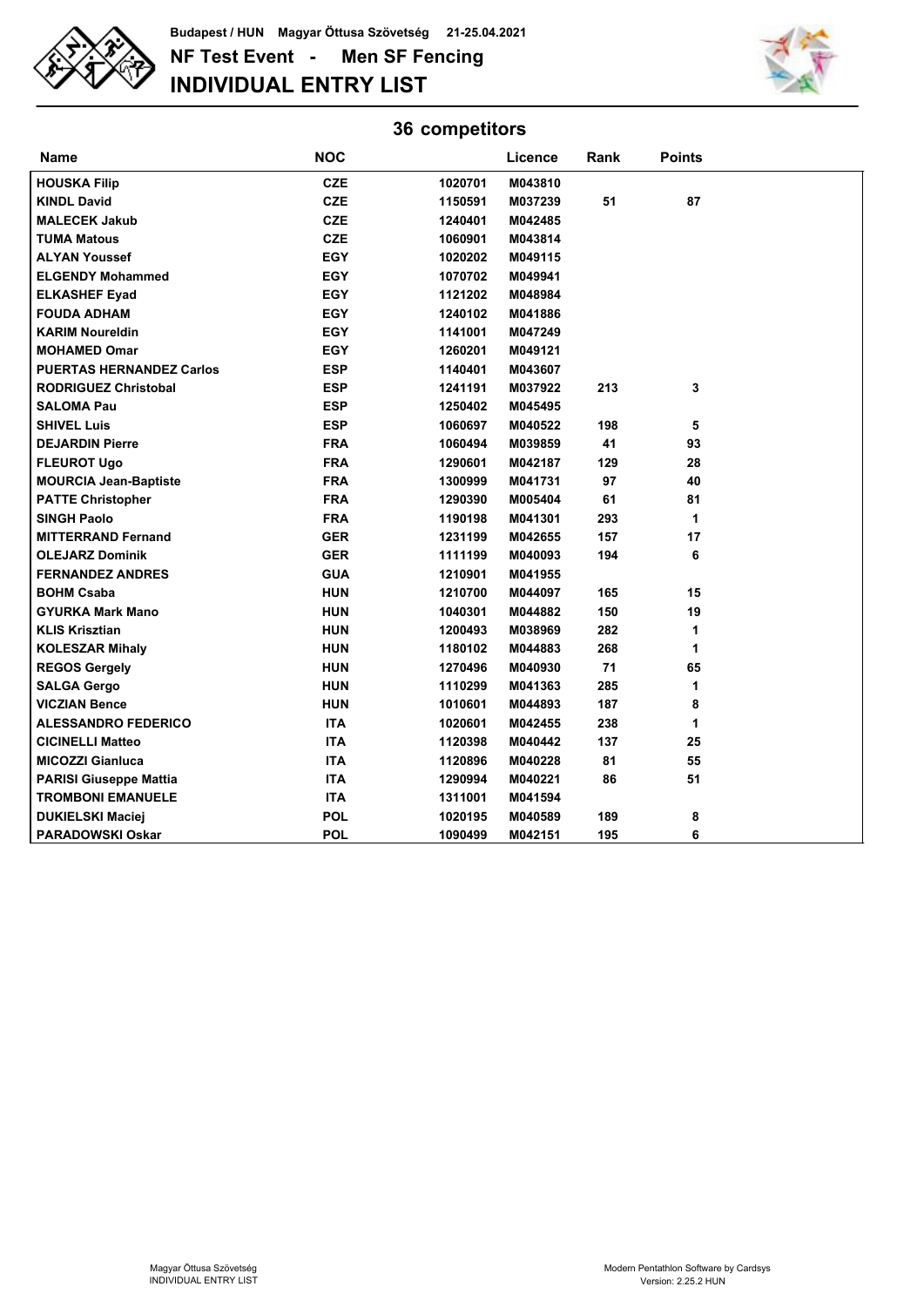



| <b>Team</b>    | <b>Fencing team</b> | Fence nr Name  |                                 | <b>NOC</b> | Licence |
|----------------|---------------------|----------------|---------------------------------|------------|---------|
| 1              | EGY <sub>1</sub>    | 1              | <b>MOHAMED Omar</b>             | <b>EGY</b> | M049121 |
|                |                     | 2              | <b>ELKASHEF Eyad</b>            | <b>EGY</b> | M048984 |
| $\mathbf{2}$   | HUN <sub>1</sub>    | 3              | <b>KLIS Krisztián</b>           | <b>HUN</b> | M038969 |
|                |                     | 4              | <b>REGŐS Gergely</b>            | <b>HUN</b> | M040930 |
| 3              | FRA <sub>1</sub>    | 5              | <b>PATTE Christopher</b>        | <b>FRA</b> | M005404 |
|                |                     | 6              | <b>DEJARDIN Pierre</b>          | <b>FRA</b> | M039859 |
| 4              | EGY <sub>2</sub>    | $\overline{7}$ | <b>KARIM Noureldin</b>          | <b>EGY</b> | M047249 |
|                |                     | 8              | <b>FOUDA ADHAM</b>              | <b>EGY</b> | M041886 |
| 5              | ESP <sub>1</sub>    | 9              | <b>RODRIGUEZ Christobal</b>     | <b>ESP</b> | M037922 |
|                |                     | 10             | <b>SHIVEL Luis</b>              | <b>ESP</b> | M040522 |
| 6              | ITA <sub>1</sub>    | 11             | <b>PARISI Giuseppe Mattia</b>   | <b>ITA</b> | M040221 |
|                |                     | 12             | <b>MICOZZI Gianluca</b>         | <b>ITA</b> | M040228 |
| $\overline{7}$ | CZE <sub>1</sub>    | 13             | <b>KINDL David</b>              | <b>CZE</b> | M037239 |
|                |                     | 14             | <b>MALECEK Jakub</b>            | <b>CZE</b> | M042485 |
| 8              | ESP <sub>2</sub>    | 15             | <b>PUERTAS HERNANDEZ Carlos</b> | <b>ESP</b> | M043607 |
|                |                     | 16             | <b>SALOMA Pau</b>               | <b>ESP</b> | M045495 |
| 9              | GER <sub>1</sub>    | 17             | <b>MITTERRAND Fernand</b>       | <b>GER</b> | M042655 |
|                |                     | 18             | <b>OLEJARZ Dominik</b>          | <b>GER</b> | M040093 |
| 10             | MIX <sub>2</sub>    | 19             | <b>FERNANDEZ ANDRES</b>         | <b>GUA</b> | M041955 |
|                |                     | 20             | <b>CICINELLI Matteo</b>         | <b>ITA</b> | M040442 |
| 11             | CZE <sub>2</sub>    | 21             | <b>HOUSKA Filip</b>             | <b>CZE</b> | M043810 |
|                |                     | 22             | <b>TUMA Matous</b>              | <b>CZE</b> | M043814 |
| 12             | ITA <sub>2</sub>    | 23             | <b>TROMBONI EMANUELE</b>        | <b>ITA</b> | M041594 |
|                |                     | 24             | <b>ALESSANDRO FEDERICO</b>      | <b>ITA</b> | M042455 |
| 13             | MIX <sub>1</sub>    | 25             | <b>VILLAMAYOR Sergio</b>        | <b>ARG</b> | M038914 |
|                |                     | 26             | <b>PERRIER Melvin</b>           | <b>FRA</b> | M042190 |
| 14             | HUN <sub>3</sub>    | 27             | <b>GYURKA Márk Mano</b>         | <b>HUN</b> | M044882 |
|                |                     | 28             | <b>KOLESZÁR Mihály</b>          | <b>HUN</b> | M044883 |
| 15             | FRA <sub>2</sub>    | 29             | <b>MOURCIA Jean-Baptiste</b>    | <b>FRA</b> | M041731 |
|                |                     | 30             | <b>FLEUROT Ugo</b>              | <b>FRA</b> | M042187 |
| 16             | HUN <sub>2</sub>    | 31             | <b>SALGA Gergő</b>              | <b>HUN</b> | M041363 |
|                |                     | 32             | <b>BŐHM Csaba</b>               | <b>HUN</b> | M044097 |
| 17             | POL <sub>1</sub>    | 33             | <b>DUKIELSKI Maciej</b>         | <b>POL</b> | M040589 |
|                |                     | 34             | <b>PARADOWSKI Oskar</b>         | <b>POL</b> | M042151 |